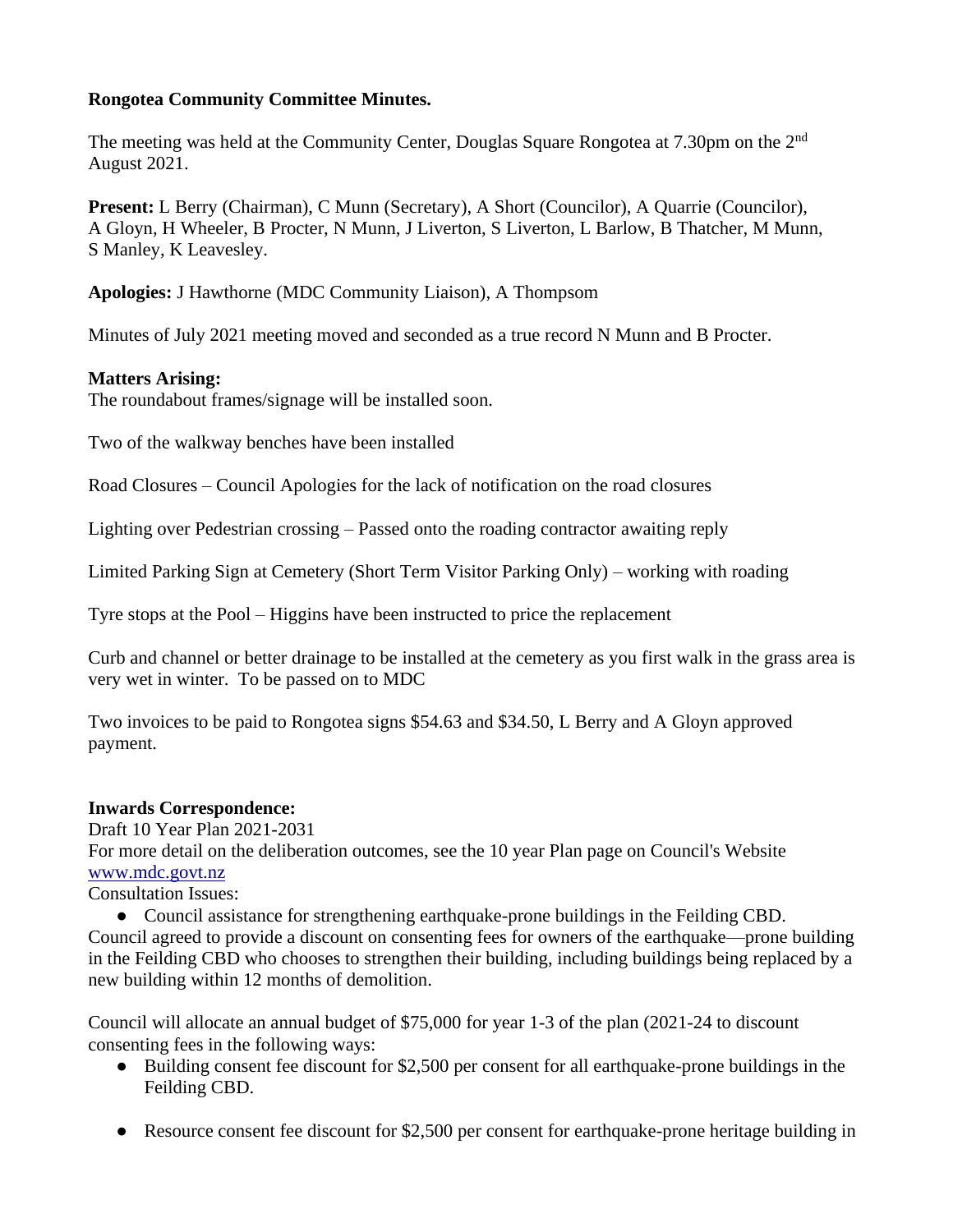the Feilding CBD.

● The availability of funding for community events and initiatives.

Council agreed to increase the District Development budget by \$147,000 for the year 1 of the plan in order to support events and other community initiatives. The wider District Development budget will be reviewed for year 2 onwards.

## Rates:

The Total amount of rates required to run council business for 2021/22 is 7.45% higher than was required for 2020/21, However, because of the population growth across the District in the last year, the total rates required will be distributed across more rate prayers, Year 1 will see an average increase of 5.75% which take into account this growth.

For year 2 we will have an average increase if 5.70% and year 3, 4.86%. Across year 4-10 the average rates rise will be 2.9% (Note that individual rates invoices will vary based on a range of factors, including the value of the property. The increases noted here are averaged across the district.)

### Other matters:

In your submission, you raised several other matters:

• Parking at Rongotea Cemetery. Council will continue working with the committee on requirements so these can be considered when completing the Spatial Planning of Cemeteries in 2023/24.

• Footpaths in Rongotea. Council has footpath installations planned in the 2021-24 Roading Program. Business case, and will review additional paths for consideration in years 4 onwards. \$192,000 is budgeted for construction of Avon, Ouse and Wear Street footpaths. Council is awaiting confirmation from Waka Kotahi NZTA around funding for the projects in this business case.

● Park in Rongotea.

Council will continue to maintain the existing green and open spaces within Rongotea. Management will meet with the developer to discuss opportunities for recreation space and utility connections. Future Annual Plan can accommodate any funding requirements. As council obtains further information on costs and requirements, the project may be considered growth related in which case council will be able to confirm whether Development Contributions can be used to fund this project.

- Guidance and funding towards a skate park. Council can work with the Rongotea Community Committee to establish the best location for a skate park. Once detailed costs from the committee have been established this will be prepared within future Annual Plans.
- Concern that developments are not getting connected to Council wastewater. It is proposed that this development will be connected to the wastewater network. Wastewater from this development will therefore discharge into the wastewater centralisation pipe work, There is no reticulated water network at property boundaries so building are allowed to use tank water for their water supply. The collection of roof water also assists with achieving storm water neutrality.
- Request that more of Development contributions are spent in villages. Council has agreed that any decision regarding the finalisation of the draft Development and Financial Contributions Policy and Development Contribution Rebate Policy be deferred until further legal advice is sought and further deliberations have been undertaken.
- Query on use of Te Reo.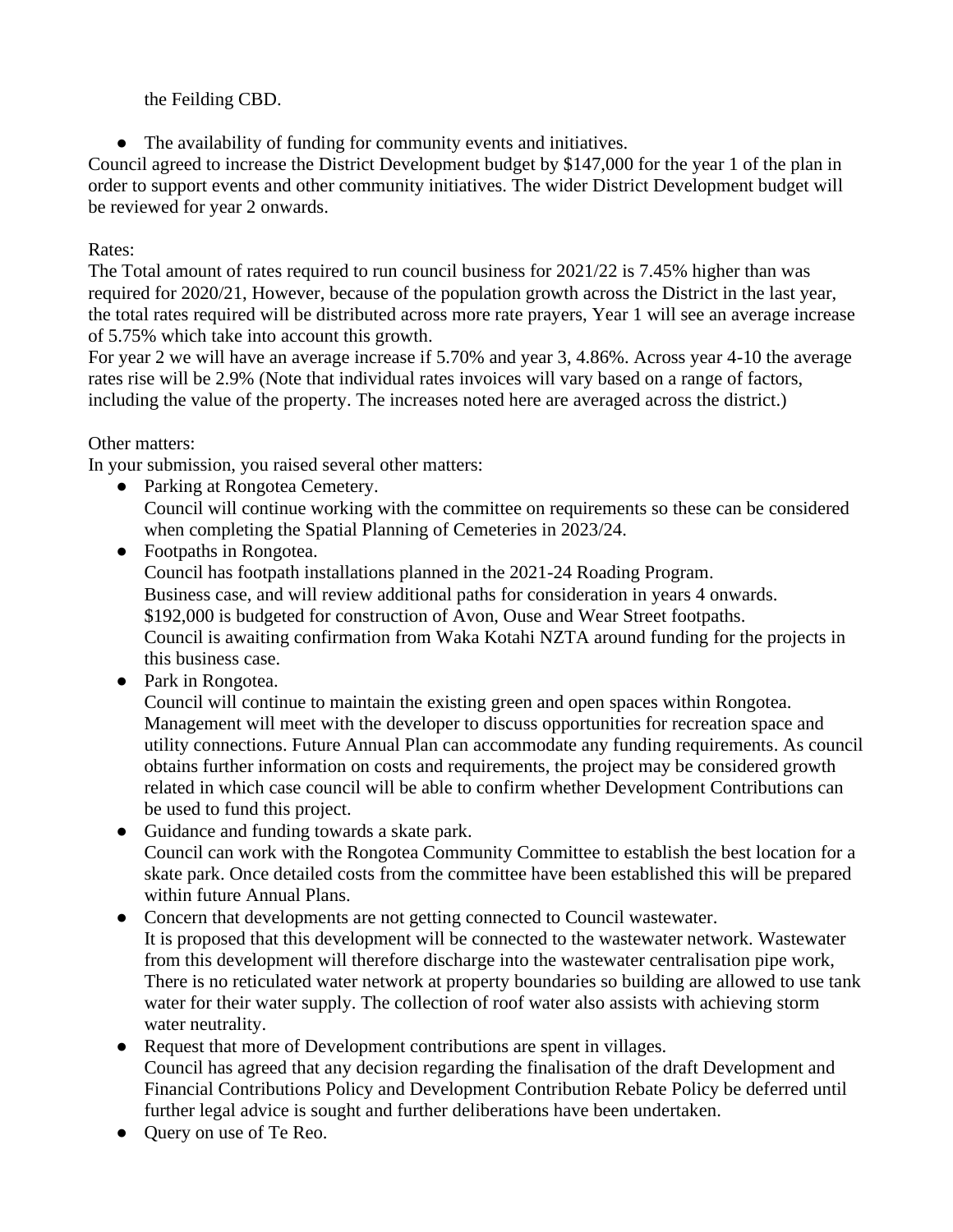The use of Te Reo Maori in the 10 year Palm and consultation document reflects Council's commitment to the principles of the Treaty of Waitangi.

#### **General Business:**

Skate park two possible sites in the square with some nice landscaping or TK park in the grass area behind the park, still trying to get some pricing on concrete fixture and a concrete pad. Suggestion made it could be done in hot mix or asphalt, J Liverton to discuss with possible concrete companies that help build the Marton Park.

Co opt C Munn in as the Secretary Community Committee, L Berry, B Procter, H Wheeler and A Gloyn.

Community Centre Toilet has been consistently running for two weeks can we please get a plumber in – to be phoned through to the council to repair

Community Centre Ramp surface is slippery in the wet, can we have something installed to stop this being a safety issue, Chicken wire or something – to be phone through to the council to repair

Community Centre Heat pump is running in the evening and weekends can someone take a look at it.

Community Centre glass panel display for memorabilia when will it be done

Rongotea Art Gallery has had over 100 guests next opening is 6<sup>th</sup> August 2021 show casing Dharmesh & Roshni Mody Indian Culture

Rubbish issue on the road around Rongotea – Advise to call the council with any issues Keep NZ beautiful week program coming up details to follow.

Two Hundred houses coming in the next duration of time what is happening about the infrastructure in Rongotea to cope with this i.e.: recycling center, shop, liquor store, footpath, roading who will be held responsible.

Mowing lawns and leaving grass all over the footpath, who is responsible for cleaning this up.

Fibre installers left mud all over the footpath – Ring through to the company doing the work

Cherry Tree in Wye Street growing over access to house, fire truck couldn't get through

Pothole on Saunders Road - To be phone through to Council

Spud in the Bucket details to come soon.

Cherry Tree replacements L Berry has a map of Rongotea with what each street has if you need to replace your trees.

Dance Fit coming to Rongotea at the Te Kawau Rec Centre – Thursday 1pm starting August 2021 for more details please contact Ally by email [connect@nsm.org.nz](mailto:connect@nsm.org.nz)

Ally Thompson from Neighborhood support Manawatu will be attending our next meeting in